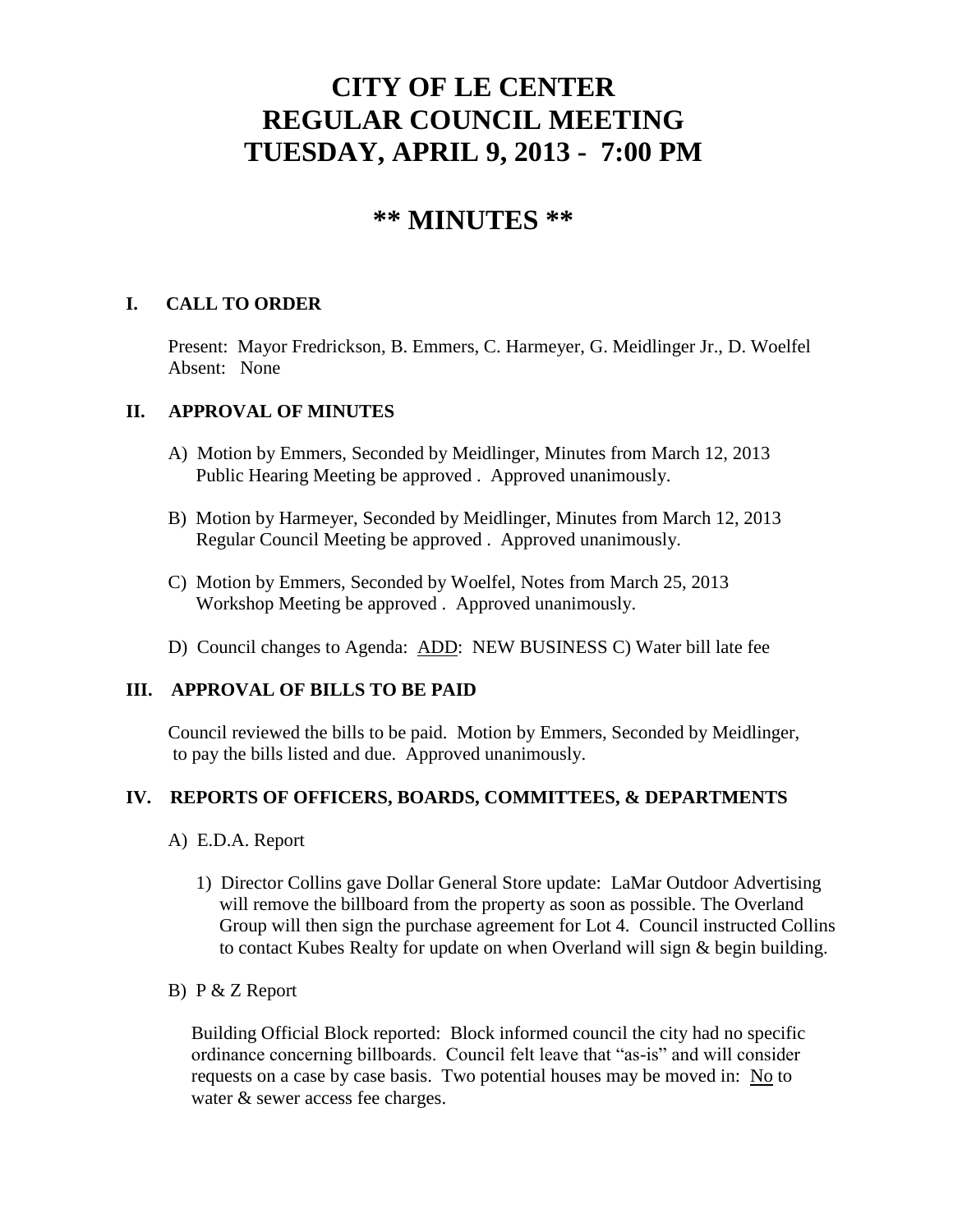C) Municipal Liquor Store

Manager Mike Nelson gave the March report: Sales were \$72,063: up \$9300 from February, and down \$280 from Mar. '12. Nelson also reported: TRS System will be up & running by May 1/ better reports produced for council meetings/ nice article in Mankato Free Press showing our profit/ possible purchase new cooler, replace carpet.

D) Police Department

Police Chief Pfarr reported on the police activities for month of March: 141 calls/ 2,727 miles patrolled. Pfarr reported: calls up 41%, miles down 8%. Severe Weather Week is April 18-24; County is responsible for sounding the emergency sirens. There is NO "All-Clear siren" sounded. Sirens are meant to be heard when outside only.

- 1) Motion by Woelfel, Seconded by Emmers, to adopt Ordinance No. 2013-1, thereby allowing by statute Le Center Police Dept. to perform "criminal background checks" on applicants for city employment, city licenses, and prospective city tenants/ renters. Approved unanimously. Public Hearing had been held earlier that evening.
- E) Water, Sewer, Streets, Parks

 Public Works Supt. Curt Roemhildt was out sick/ no reports. Street hole patching questions, and the materials used, were directed towards City Engineer Hawbaker.

- F) Bolton & Menk Engineering (Joel Hawbaker, Engineer)
	- 1) 2010 Minnesota Street Project- Hawbaker reported he was trying to finalize the project with general contractor/ working with resident Gene Lewis to correct some sewer problems in basement of his office building.

 Will be taking photos and will study layout of water-tower to decide if there is room for Verizon antennas on tower, as they had requested.

G) Pool

 Administrator Collins presented the proposed 2013 Pool fees. After some discussion on the family ticket pricing: Motion by Meidlinger, Seconded by Emmers, to approve the 2013 Pool Fees sheet as-is. Approved unanimously.

H) Emergency Management Report

 Due to a misunderstanding on dates; Emergency Management Director Kevin Huber was not present to give his report. Staff instructed to arrange workshop meeting.

I) Le Sueur County Fair Assn.

Representative Nancy Stauff reported the Fair Assn. had put in a bid to host the 2014  $\&$  2015 Minnesota State Trappers Assn. Convention at the fairgrounds. Their first bid was considered "too high" by the Trappers Assn. and they will be submitting a second bid.